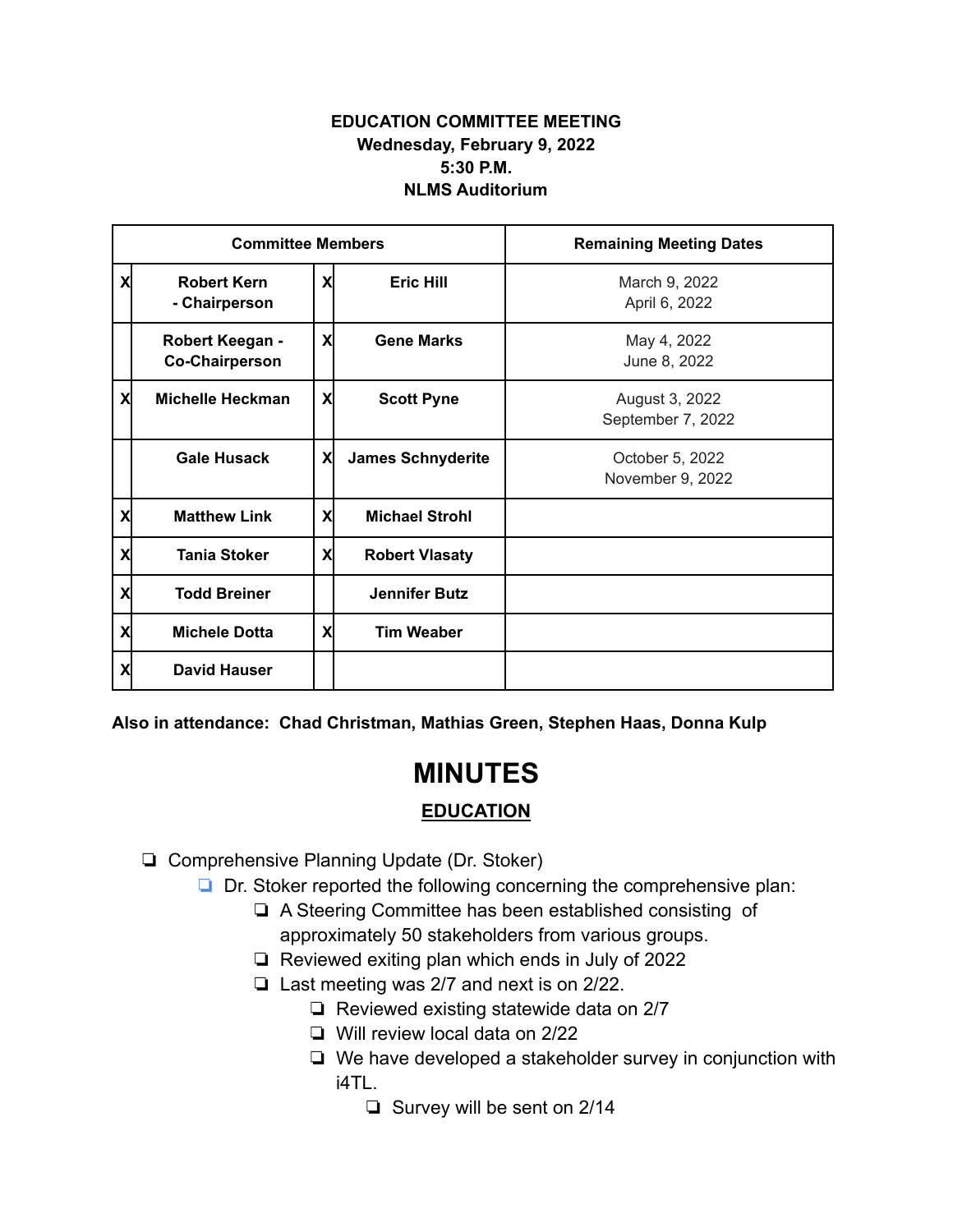- ❏ Stakeholders will have two weeks to respond
- ❏ Will take the plan to the Board in June or July. It must be submitted in August of 2022
- ❏ Special Education Plan is also in process
- ❏ [22-23 Middle School Curriculum Guide](https://drive.google.com/file/d/1DKg8TDrvDUobacJ-8j0sJ8liL-B439e8/view?usp=sharing) (Mr. Hauser)
	- ❏ Mr. Hauser presented updates and changes to the Middle School Guide.
	- ❏ See linked document
	- ❏ Mrs. Husack noted that she heard good feedback on the financial literacy component.
- ❏ [22-23 High School Program of Study](https://drive.google.com/file/d/1cjfSWdB1OTjE3AYW72V9A5GIq4CKgcdc/view?usp=sharing) (Mr. Vlasaty)
	- ❏ [Changes Sheet](https://drive.google.com/file/d/1zYgKludDOwBSvHm0fZrqk3KeQ1MQwBBb/view?usp=sharing)
	- ❏ [New Course Addition](https://drive.google.com/file/d/11WTN0jsGRn-sm0VSlPvOl8qUlx2ZNh7H/view?usp=sharing)
		- ❏ Mr. Vlasaty presented updates and changes to the high school Program of Study.
		- ❏ See linked Changes Sheet and New Course Addition for specifics.
		- ❏ Mrs. Husack requested we clarify the Early Graduation Requirements such as adding "and/or" language.
- ❏ LMS Update (Mr. Pyne)
	- ❏ Exploring Canvas and Schoology.
	- ❏ Sought input from faculty and parents.
	- ❏ TIS staff assisted with collecting information
	- ❏ Canvas received the most support as the selected LMS
	- ❏ A full presentation on Canvas will occur during the March board meeting
	- ❏ Mr. Kern asked if there is a demo site where he could have access to an account.
		- ❏ Mr. Pyne offered to have TIS demonstrate the platform and to try to get access to the sandbox site
		- ❏ There are also YouTube videos available
	- ❏ Mr. Kern also asked about cost comparison
		- ❏ Prices are the same due to consortium pricing from CLIU
- ❏ Second Step (Mr. Pyne)
	- ❏ Social Emotional Learning program
	- ❏ Evidenced based program
	- ❏ Mr. Pyne is currently exploring all program components and pricing options.
	- ❏ Funding through PCCD grant